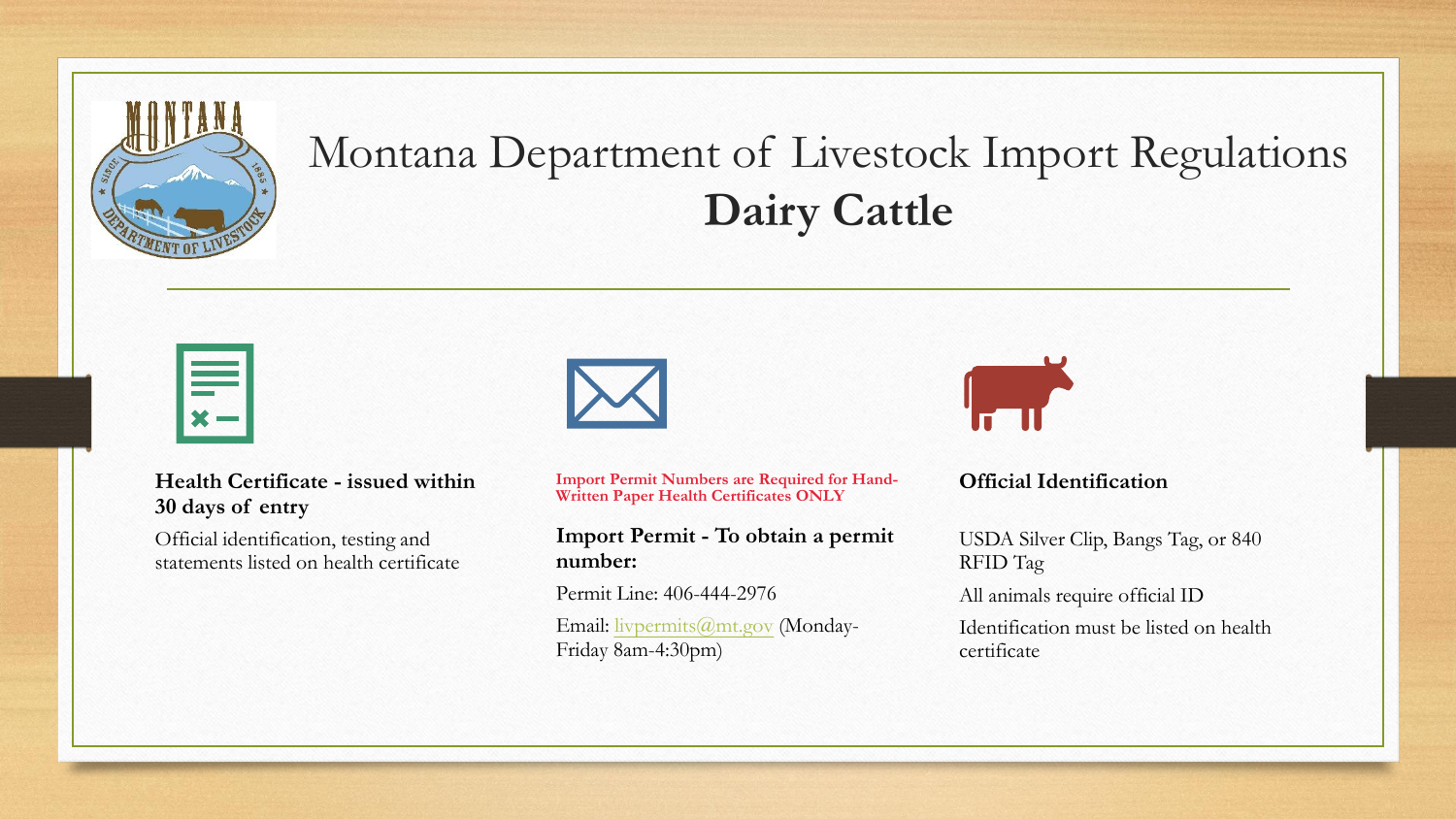

## **Dairy Cattle Import** Testing Requirements

**Tuberculosis (TB)**

All sexually intact animals over 2 months of age require one negative TB test within 60 days prior to entry **OR**

• Animals that originate from a USDA-APHIS Accredited TB-Free Herd oHerd accreditation number and date of entire herd test must be included

## **Trichomoniasis**

Bulls for exhibition or competition:

• No testing required

Bulls for sale purposes:

- Virgin bulls less than 12 months of age
- o No testing required
- Virgin bulls 12-24 months of age
- o No testing required

Non-virgin bulls and bulls greater than 24 months of age

- One single negative PCR within 60 days
- Void upon commingling with female cattle \*Pooled PCRs are acceptable